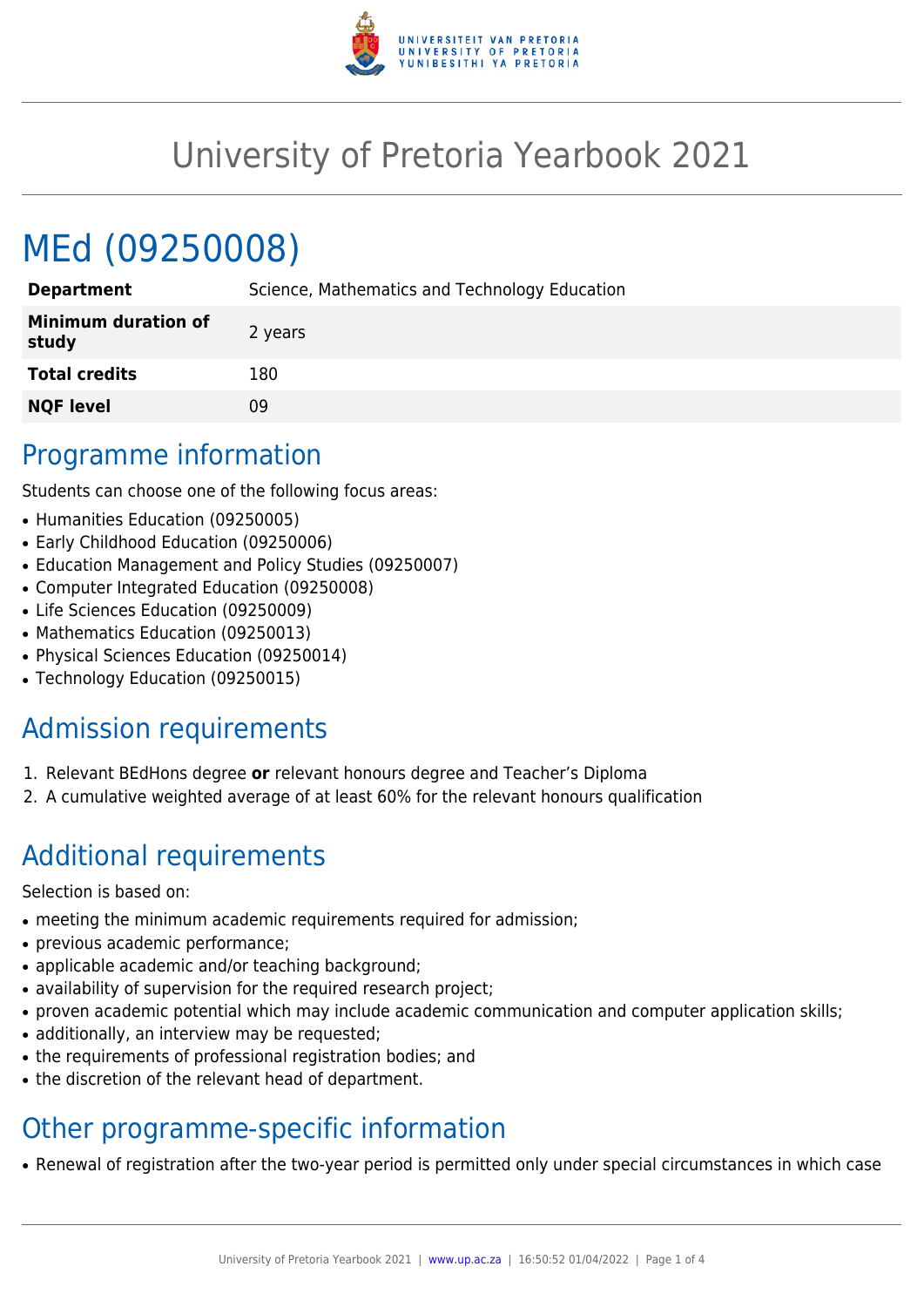

the head of department may give approval for a limited fixed extension of this period in terms of the set procedures.

- Students will be granted two opportunities to pass NMQ 801. Unsuccessful candidates will not be allowed to continue with the programme.
- This requirement applies to both the full research as well as the coursework master's degrees.

### Research information

All master's students must submit a dissertation or a mini-dissertation and must pass Research Proposal (NMQ 801). For the MEd research degree programmes, a dissertation on a topic approved by the Dean on the recommendation of the relevant head of department must be submitted, following the approval of a complete research proposal. A literature study is not acceptable.

- One publishable article based on the research that the student conducted for the dissertation or the minidissertation and approved by the supervisor, must be submitted. The article must be submitted at the offices of Student Administration before 15 February for the Autumn graduation ceremonies and before 15 July for the Spring graduation ceremonies.
- In addition to the copies referred to above, each successful student must submit a bound paper copy as well as two electronic copies of the approved mini-dissertation/dissertation to the Head: Student Administration in the format specified by the Faculty and in accordance with the minimum standards set by the Department of Library Services
- (see http://upetd.up.ac.za/authors/ publish/ standards.htm#specs), before 15 February for the Autumn graduation ceremonies and before 15 July for the Spring graduation ceremonies. Failure to meet these deadlines will result in the degree being awarded during a subsequent series of graduation ceremonies.
- All students have to submit a research proposal during the first year of registration and defend it successfully before a panel of examiners appointed by the Dean, in collaboration with the relevant head of department, Supervisor and Research Coordinator, before they can start with the research.
- Students have to apply for ethical clearance to the relevant head of department and Ethics Committee and only commence with field work once the application for ethical clearance has been approved by the Ethics Committee.
- Students have to present a progress report on the research to the supervisor annually. Continued reregistration depends on satisfactory annual progress.
- All students have to attend the research capacity building sessions on quantitative and qualitative research at master's level.

### Pass with distinction

The MEd degree is conferred with distinction on a student who obtains at least 75% in the dissertation.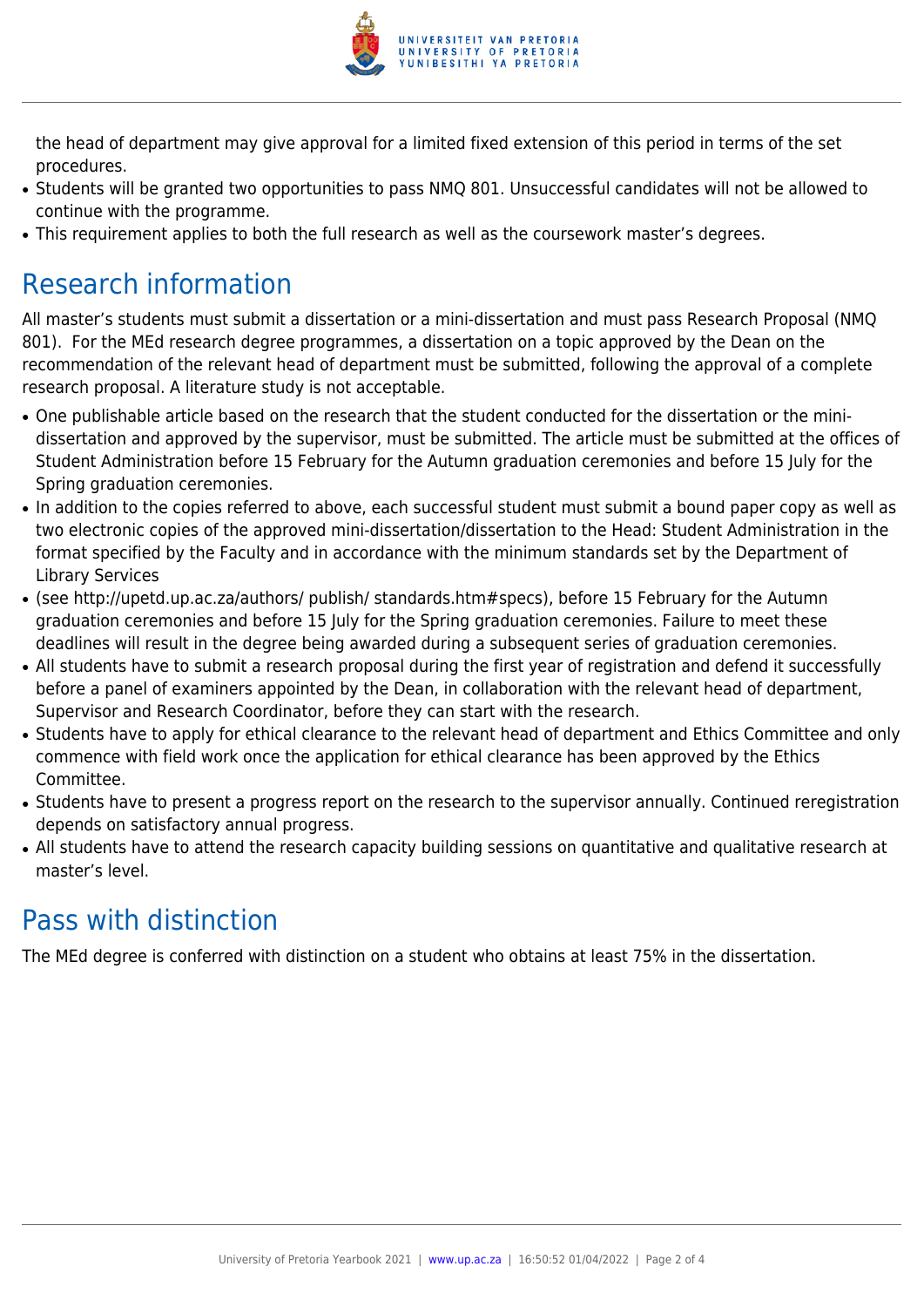

### Curriculum: Year 1

**Minimum credits: 180**

#### **Fundamental modules**

[Research proposal 801](https://www.up.ac.za/yearbooks/2021/modules/view/NMQ 801) (NMQ 801) - Credits: 0.00

#### **Core modules**

[Dissertation: Computer Integrated Education 890](https://www.up.ac.za/yearbooks/2021/modules/view/CIE 890) (CIE 890) - Credits: 180.00